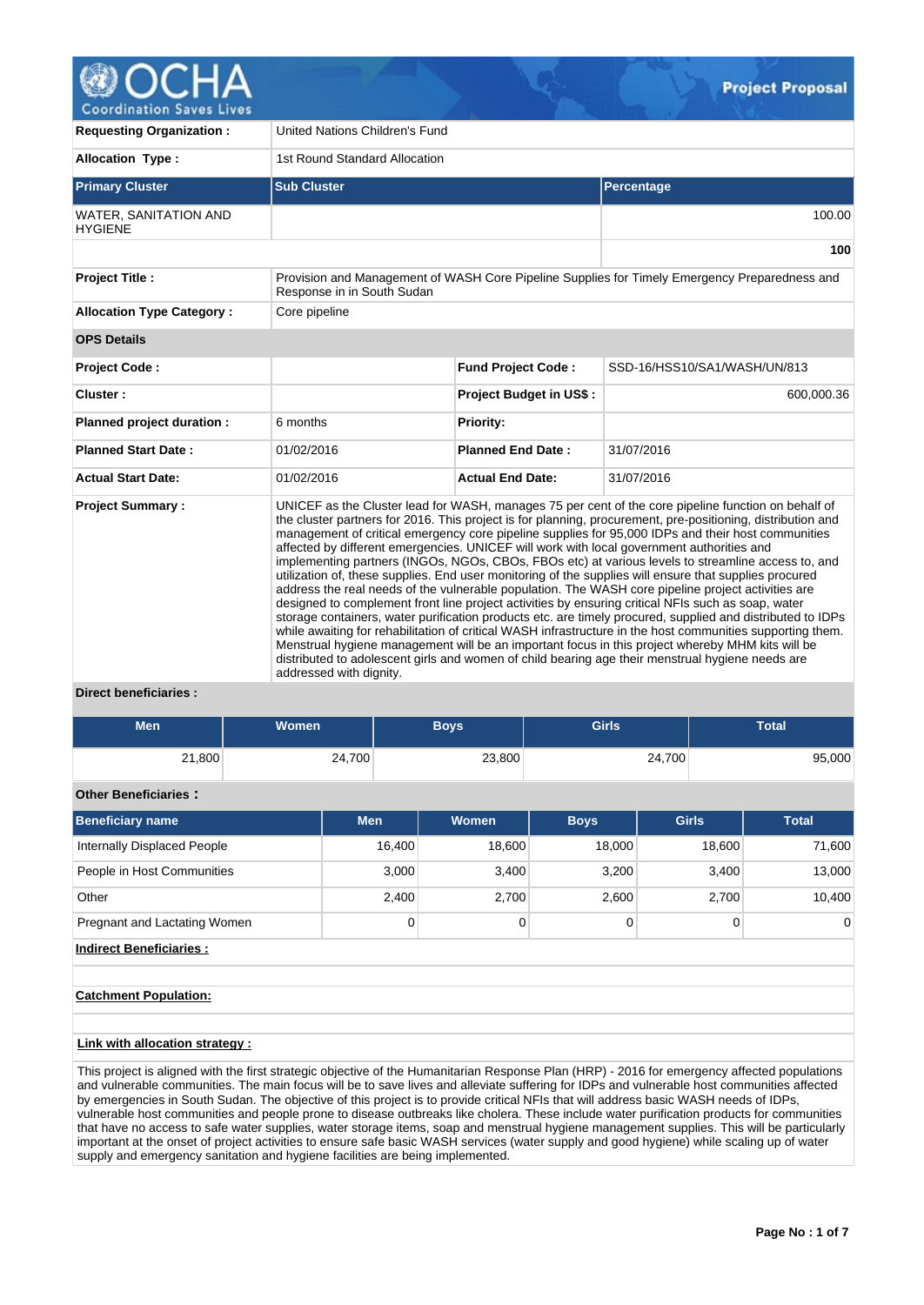#### **Sub-Grants to Implementing Partners :**

| <b>Partner Name</b>                                    |                             | <b>Partner Type</b> |  | <b>Budget in US\$</b> |                             |  |  |  |  |
|--------------------------------------------------------|-----------------------------|---------------------|--|-----------------------|-----------------------------|--|--|--|--|
|                                                        |                             |                     |  |                       |                             |  |  |  |  |
| Other funding secured for the same project (to date) : |                             |                     |  |                       |                             |  |  |  |  |
|                                                        | <b>Other Funding Source</b> |                     |  |                       | <b>Other Funding Amount</b> |  |  |  |  |
|                                                        |                             |                     |  |                       |                             |  |  |  |  |
| <b>Organization focal point:</b>                       |                             |                     |  |                       |                             |  |  |  |  |
| Name                                                   | <b>Title</b>                | <b>Email</b>        |  | <b>Phone</b>          |                             |  |  |  |  |
| Lillian Okwirry                                        | Chief WASH Section          | lokwirry@unicef.org |  |                       | 0954578417                  |  |  |  |  |
| <b>BACKGROUND</b>                                      |                             |                     |  |                       |                             |  |  |  |  |
| 1. Humanitarian context analysis                       |                             |                     |  |                       |                             |  |  |  |  |

The multiple displacements caused by the conflict that began in December 2013 have created major barriers to the provision of basic services. Large influxes of IDPs into PoCs and other IDP-hosting sites have led to over-utilization of existing water and sanitation facilities. This has resulted in huge operational and maintenance needs. Provision of water and sanitation facilities, as well as ensuring hygienic conditions, into these sites continues to be a challenge.

The ongoing humanitarian crisis in South Sudan has been further complicated by recurrent cholera outbreaks. During the 2014 outbreak, 6,421 cases were reported, including 167 deaths (WHO, 2015c). Another outbreak, which began in Juba PoC in May 2015, has led to 1818 cases and 47 deaths as of 18 October 2015.

Gender based Violence (GBV) has been aggravated by the conflict. Women often have to walk farther to collect water, subjecting themselves to heightened levels of risk from the increased numbers of armed men.

Another effect of the crisis has been rapid inflation in the cost of basic necessities, including water, due to increased costs of production. This means that the population has even less access to safe water and sanitation services than before the conflict.

In addition to national-level and localized conflict, access to WASH services in South Sudan also face a range of other risks. Flooding, disease outbreak and drought all have a major impact on WASH sector capacity.

Flooding is common, particularly in low-lying areas. The most affected part of the country is the Greater Upper Nile region, but Warrap and Northern Bahr el Ghazal also suffer frequent flooding. Around 60 per cent of roads are impassable during the rainy season. Flooding is also a major contributor to communicable and water-borne diseases such as cholera, diarrhoea and malaria. Flooding in 2014 further aggravated the situation of those displaced by conflict. Of the 1.5 million internally displaced people in the country most are sheltering in flood-prone sites, including PoC sites in Bentiu and Malakal.

During the 2015 rainy season, large parts of the country received below average and sporadic rainfall which can lead to water shortage and reduction of shallow ground waters and surface water which are main water supply sources in South Sudan.

During early months of 2015 there was an additional influx of refugees to South Sudan which increased the number of refugees live in settlements in Upper Nile and Unity states to over 265,000. IDPs in Abyei continue to be vulnerable and require continued provision of WASH services.

Therefore the continued insecurity, disease outbreaks and other natural emergencies combined with poor infrastructure throughout the country highlight the need for UNICEF and its partners to continue providing emergency services to these vulnerable communities. UNICEF is the Cluster lead for WASH and manages 75 per cent the core pipeline function on behalf of the cluster partners for 2015. This project is for planning, procurement, prepositioning, distribution and management of emergency core pipeline supplies for 1.2 million IDPs, refugees, other emergency affected people and vulnerable host communities. This project fits within the overall WASH Cluster objectives focusing on conflict affected states (Jonglei, Upper Nile, Unity, Lakes, Central, Western and Eastern Equatoria states). Through the project UNICEF will procure humanitarian supplies to replenish the WASH core pipeline, support distribution and strengthen management, monitoring and reporting on utilization for 95,000 people. UNICEF will work with government and NGOs at various levels to streamline access to, and utilization of, these supplies. End user monitoring of the supplies will ensure that supplies procured address the real needs of the vulnerable populations.

### **2. Needs assessment**

UNICEF and WASH cluster partners conducted a number of assessments in different conflict affected states and counties in South Sudan, Mainly in Jongeli, Upper Nile, Unity, Lakes, Western Equatoria and Central Equatoria States which identified the need of provision of emergency WASH supplies both for direct use by beneficiaries or use by partners for construction and rehabilitation of WASH facilities and provision of WASH services for emergency affected populations including populations prone for cholera and other WASH related disease outbreaks. Based these needs and UNICEF analyses of 2015 core pipeline supplies procurement, request, distribution and utilization, 22 WASH core pipeline supplies identified as priority items and included in this project.

### **3. Description Of Beneficiaries**

The targeted beneficiaries under this project are mainly populations displaced by the current conflict to remote locations across Jonglei, Upper Nile, Unity, Lakes, Western Equatoria and Central Equatoria States. It is estimated that a total of about 95,000 people will be reached through this project. The WASH core pipeline supplies procurement considers the special needs of women and girls. The hygiene kits promote dignity for women's and cater for reproductive health and wellbeing. Sanitary pads and items relevant to girls need are included in the hygiene kits. In locations where there are shortages of supplies, priority during the distribution of supplies is given to women with malnourished children, lactating and pregnant mothers, and female headed households. In addition all household WASH supplies like buckets and jerry cans are selected in such a way that they are convenient for women and girls, since water collection for household use in South is Sudan primarily their role.

### **4. Grant Request Justification**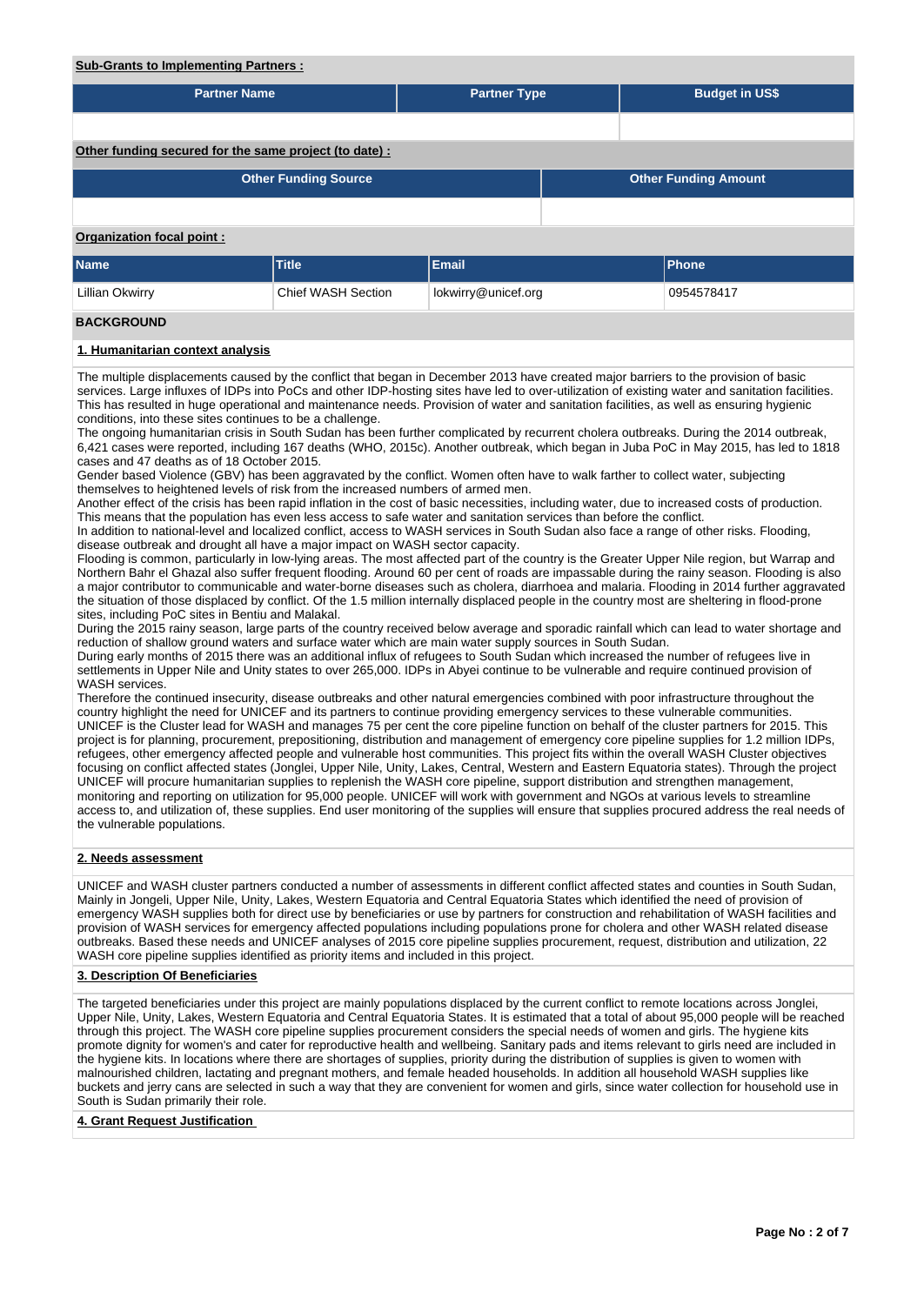This allocation round will provide resources in support of the most critical WASH interventions during the dry season at the commencement of the 2016 HRP. This project will support planning, procurement, prepositioning, distribution and management of emergency WASH core pipeline supplies to IDPs and other emergency affected people and vulnerable host communities. This fits within the overall WASH cluster objectives focusing on conflict affected states. UNICEF has been providing the core pipeline supplies support for the whole WASH cluster in South Sudan in the last six years and established a system for procurement, storage and distribution to partners and have a comprehensive list of the suppliers locally, regionally and globally to provide the required WASH core pipeline supplies which puts UNICEF in a better position for efficient management of core pipeline project and timely availability of supplies throughout the country. UNICEF has established warehouses at strategic locations including Juba, Rumbek, Malakal, Yambio and Wau, from where supplies can be accessed for timely WASH response. UNICEF has a well-established procurement system and logistics unit with specialized staff who have the expertise to effectively manage supplies both off-shore and in-country. At the Country Office in Juba, there is a dedicated Core Supply Pipeline Manager who oversees all supply pipelines managed by UNICEF. Through the project UNICEF will procure humanitarian supplies to replenish the WASH core pipeline, support distribution and strengthen management, monitoring and reporting on utilization. UNICEF will work with government and NGOs at various appropriate levels to streamline the access to and utilization of these supplies. By strengthening capacities at lower government levels and among local NGOs, the project will contribute towards improving their abilities to initiate and lead humanitarian response. End user monitoring of the supplies will ensure that supplies procured address the real needs of the vulnerable populations.

# **5. Complementarity**

The Core pipeline project is designed to complement the project activities of all WASH Partners in South Sudan on the implementation of WASH programme activities in each location by facilitating the procurement and delivery of WASH supplies that can be used for improving WASH services for IDPs, host communities, and other emergency affected populations.

### **LOGICAL FRAMEWORK**

#### **Overall project objective**

The objective of the project is to timely procure, supply and distribute emergency WASH NFIs core pipeline supplies in South Sudan

# **WATER, SANITATION AND HYGIENE**

| <b>Cluster objectives</b>                                                                                                                           | <b>Strategic Response Plan (SRP) objectives</b>                                                                   | <b>Percentage of activities</b> |
|-----------------------------------------------------------------------------------------------------------------------------------------------------|-------------------------------------------------------------------------------------------------------------------|---------------------------------|
| CO1: Affected populations have timely<br>access to safe and sufficient quantity of<br>water for drinking, domestic use and hygiene<br>(SPHERE)      | HRP 2016 SO1: Save lives and alleviate<br>suffering through safe access to services and<br>resources with dignity | 50                              |
| CO2: Affected populations are enabled to<br>practice safe excreta disposal with dignity in<br>a secure environment                                  | HRP 2016 SO1: Save lives and alleviate<br>suffering through safe access to services and<br>resources with dignity | 10                              |
| CO3: Affected populations have knowledge<br>and appropriate behaviors to prevent and<br>mitigate WASH related diseases and practice<br>good hygiene | HRP 2016 SO2: Ensure communities are<br>protected, capable and prepared to cope with<br>significant threats       | 40                              |

**Contribution to Cluster/Sector Objectives :** The WASH core pipeline helps improve emergency preparedness and timely response to disasters when they occur. The dry season window gives an opportunity and will be used to move WASH supplies by road to areas with populations in critical need that have been difficult to reach during the rainy season. Through the project WASH Core pipeline supplies will be procured based on existing gaps, analyses of 2015 supply utilization and Partners requests.

#### **Outcome 1**

95,000 of IDPs, host communities and people prone to disease outbreaks in South Sudan provided with access to WASH supplies leading to improved WASH services.

# **Output 1.1**

### **Description**

The WASH core pipeline supply is streamlined to cater for the needs of IDPs and host communities leading to improved WASH emergency preparedness and response in South Sudan

#### **Assumptions & Risks**

# Assumptions

- 1. There are no further conflicts or political instability that may hinder access to project sites.
- 2. The targeted affected community members, including women, are receptive to use the WASH NFIs supplies in a proper manner.

# Risks

- 1. Risk of violence/harassment against women receiving WASH NFIs
- 2. Risk of WASH NFIs being looted

# **Mitigation**

- 1. Risk focus planning
- 2. Use secure warehouses with security services

# **Activities**

# **Activity 1.1.1**

Procure WASH emergency supplies targeting 95,000 IDPs and vulnerable host communities

# **Activity 1.1.2**

Establish appropriate partnerships to support pre-positioning and storage of critical WASH supplies and ensure their delivery to the critical/strategic locations that can be quickly accessed by WASH implementing partners and the IDPs and host communities in need.

# **Activity 1.1.3**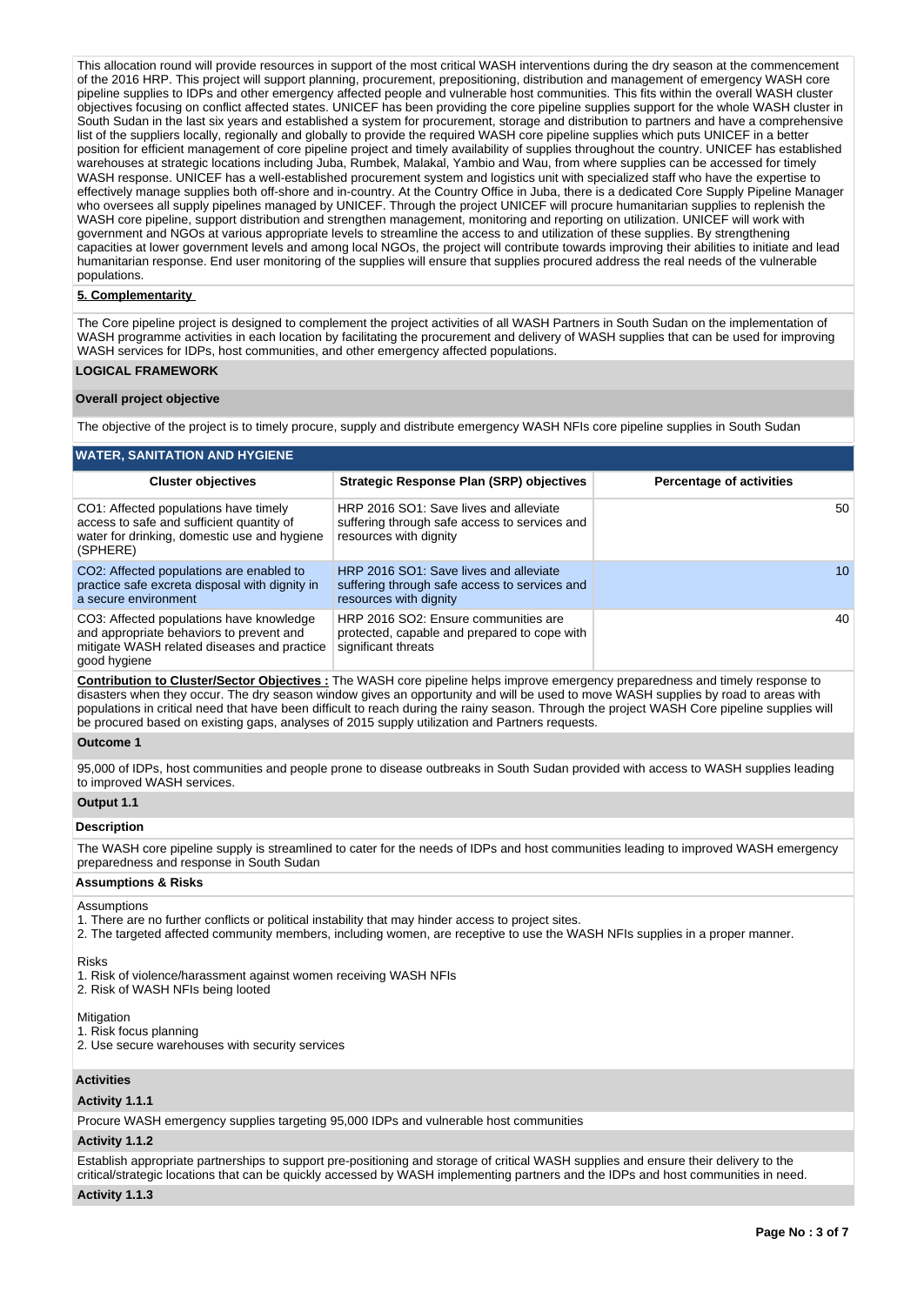Effectively coordinate and conduct end user monitoring of the WASH core pipeline. The UNICEF interventions will be done in partnership with government authorities and NGOs at various levels, to streamline the access to and utilization of these supplies. Special needs of women and the girl child such as MHM kits, will be included among the humanitarian supplies provided.

## **Indicators**

|                            |                                                                                               |                                                                                                      | <b>End cycle beneficiaries</b> |              |                   |  | <b>End</b><br>cycle |  |  |  |
|----------------------------|-----------------------------------------------------------------------------------------------|------------------------------------------------------------------------------------------------------|--------------------------------|--------------|-------------------|--|---------------------|--|--|--|
| Code                       | <b>Cluster</b>                                                                                | <b>Indicator</b>                                                                                     | <b>Men</b>                     | <b>Women</b> | <b>Boys</b> Girls |  | <b>Target</b>       |  |  |  |
| Indicator 1.1.1            | <b>WATER, SANITATION</b><br><b>AND HYGIENE</b>                                                | % of WASH core pipeline supplies requirements<br>available in country at any given time              |                                |              |                   |  | 50                  |  |  |  |
|                            | <b>Means of Verification: UNICEF Stock reports, Partner monthly reports</b>                   |                                                                                                      |                                |              |                   |  |                     |  |  |  |
| Indicator 1.1.2            | WATER, SANITATION<br>AND HYGIENE                                                              | % of WASH core pipeline supplies requirements<br>available in partner warehouses at any given time   |                                |              |                   |  |                     |  |  |  |
|                            | <b>Means of Verification: UNICEF Stock reports, Partner monthly reports</b>                   |                                                                                                      |                                |              |                   |  |                     |  |  |  |
| Indicator 1.1.3            | <b>WATER, SANITATION</b><br><b>AND HYGIENE</b>                                                | Core Pipeline # of partners receiving WASH core<br>pipeline supplies that report on a regular basis. |                                |              |                   |  | 15                  |  |  |  |
| Monthly Partner reports    | <b>Means of Verification: UNICEF Stock reports</b>                                            |                                                                                                      |                                |              |                   |  |                     |  |  |  |
| Indicator 1.1.4            | <b>WATER, SANITATION</b><br><b>AND HYGIENE</b>                                                | # of people reached with WASH core pipeline<br>supplies                                              |                                |              |                   |  | 95,000              |  |  |  |
|                            | <b>Means of Verification:</b> Progress Reports<br><b>Post Distribution Monitoring Reports</b> |                                                                                                      |                                |              |                   |  |                     |  |  |  |
| <b>Additional Targets:</b> |                                                                                               |                                                                                                      |                                |              |                   |  |                     |  |  |  |

#### **M & R**

### **Monitoring & Reporting plan**

The project Monitoring will be conducted by UNICEF and state focal point partners for management and distribution of WASH supplies: UNICEF Pipeline manager together with WASH supply focal point will conduct monthly core pipeline supplies analyses of supplies at different stages of procurement, delivery, storage and dispatch which will be used for monitoring of supplies procured and received and will inform the gap at different stages and initiate additional procurements as required. In addition all WASH cluster partners, especially core pipeline supplies focal points will provide monthly stock and utilization reports for supplies in Partners warehouses which will be used for measuring of supplies available in partner's warehouses and will be used for planning of replenishment of partner's warehouses in different locations. End users monitoring reports by partners using core pipeline supplies will be used for monitoring of beneficiaries reached with core pipeline supplies. Post distribution monitoring will also be organized in selected locations in coordination with WASH partners. UNICEF will be submitting to CHF using CHF reporting format Midterm project progress report that includes utilized and remaining balance of the funds allocated, Final quantitative and narrative project reports and Ad hoc project reports as required by HC for management purposes.

#### **Workplan**

| Activitydescription                                                                                                                                                                                                                                                                                                                                                                                              | Year | 2 | 3 |   |   | 61 |    | 8 | 9 |  |  |
|------------------------------------------------------------------------------------------------------------------------------------------------------------------------------------------------------------------------------------------------------------------------------------------------------------------------------------------------------------------------------------------------------------------|------|---|---|---|---|----|----|---|---|--|--|
| Activity 1.1.1: Procure WASH emergency supplies targeting 95,000 IDPs and<br>vulnerable host communities                                                                                                                                                                                                                                                                                                         | 2016 | X | X | X |   |    |    |   |   |  |  |
| Activity 1.1.2: Establish appropriate partnerships to support pre-positioning and<br>storage of critical WASH supplies and ensure their delivery to the critical/strategic<br>locations that can be quickly accessed by WASH implementing partners and the<br>IDPs and host communities in need.                                                                                                                 | 2016 |   | x | X | X | X  | ΙX |   |   |  |  |
| Activity 1.1.3: Effectively coordinate and conduct end user monitoring of the WASH<br>core pipeline. The UNICEF interventions will be done in partnership with<br>government authorities and NGOs at various levels, to streamline the access to<br>and utilization of these supplies. Special needs of women and the girl child such as<br>MHM kits, will be included among the humanitarian supplies provided. | 2016 |   |   | X | x | X  | ΙX |   |   |  |  |

### **OTHER INFO**

### **Accountability to Affected Populations**

To integrate accountability for the beneficiaries the core pipeline supplies project has a clear guideline on targeting of beneficiaries by partners, monthly reporting by all beneficiary partners and post distribution monitoring also part of the cluster guidelines for use of Core Pipeline supplies planned in this project. The post distribution monitoring is being used to gather information from the beneficiaries on their opinion on the supplies distributed, targeting criteria, use of supplies in which feedbacks by the beneficiaries being used to adjust the type and quantity of supplies being procured and distributed to satisfy critical emergency WASH needs of the beneficiaries.

#### **Implementation Plan**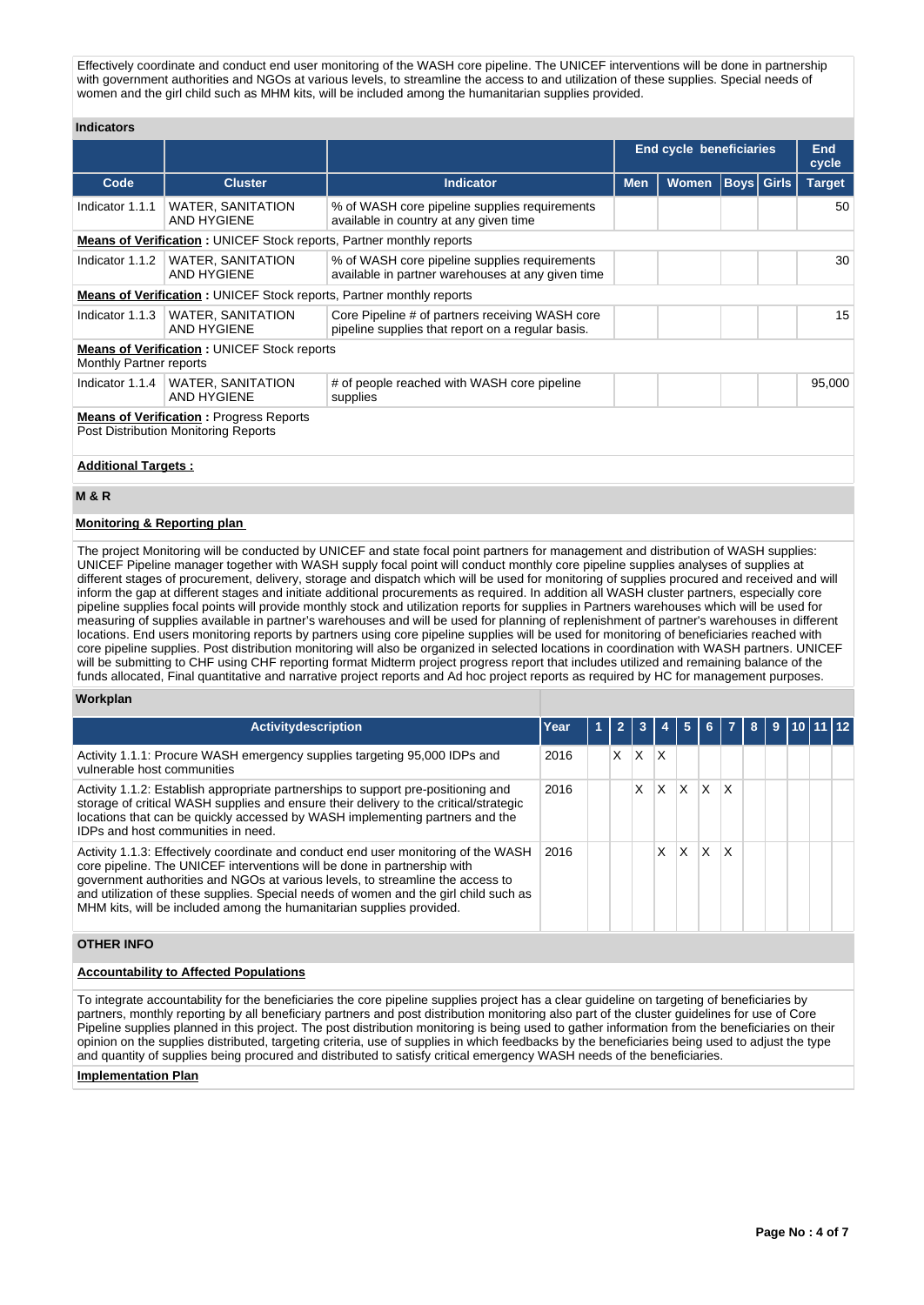The core pipeline project will be implemented by all WASH implementing partners working on emergency response including UNICEF and other UN Agencies. WASH Cluster has more than 50 NGOs actively involved in Emergency response in different locations which will be the main implementing partners especially for conflict affected locations. In the target locations with high disease outbreak risk and response government counterparts will be involved on prepositioning and distribution of WASH supplies.

All WASH partners directly collect supplies from UNICEF warehouses will have a direct reporting responsibility for UNICEF and WASH cluster. The partners receive supplies from State focal NGOs will report on utilization to WASH state focal points and then the focal points compile the data from different partners and report back to UNICEF and WASH cluster.

UNICEF Has a field presence in all States of South Sudan and the WASH officers and specialists in each state and location will be participated on the planning, dispatch, utilization, monitoring and reporting of WASH Core pipeline supplies in different locations. To facilitate procurement of WASH supplies UNICEF will renew existing contractual agreement with well performing suppliers and enter in new long term agreements with different local, Regional and global suppliers for timely delivery and quality assurance of core pipeline supplies. For the implementation and utilization of the supplies UNICEF together with the WASH cluster will expand with existing partnerships and enter into New Project Cooperation agreements with additional NGOs. The key responsibilities for partners will be ensuring the supplies are safely stored and properly managed in their warehouses, ensure proper utilization of supplies as per the cluster guidelines, accountability for beneficiaries and reporting back to UNICEF and the cluster on utilization of supplies.

**Coordination with other Organizations in project area**

**Name of the organization Areas/activities of collaboration and rationale** 

### **Environment Marker Of The Project**

A: Neutral Impact on environment with No mitigation

#### **Gender Marker Of The Project**

2a-The project is designed to contribute significantly to gender equality

# **Justify Chosen Gender Marker Code**

The WASH core pipeline supplies procurement considers the special needs of women and girls. The hygiene kits promote dignity for women's and cater for reproductive health and wellbeing. Sanitary pads and items relevant to girls need are included in the hygiene kits. In locations where there are shortages of supplies, priority during the distribution of supplies is given to women with malnourished children, lactating and pregnant mothers, and female headed households. In addition all household WASH supplies like buckets and jerry cans are selected in such a way that they are convenient for women and girls, since water collection for household use in South is Sudan primarily their role.

### **Protection Mainstreaming**

The procurement of WASH Core pipeline supplies consider the need of women and girls through end user monitoring and feedback. The hygiene kits promote dignity for women's and cater for reproductive health and well being. Sanitary pads and items relevant to girls need are included in the hygiene kits. In locations where there are shortages of supplies due to different logistics and funding reasons priorities are given for disabled, women with malnourished children, lactating and pregnant women and female headed households for provision of supplies. In addition all household WASH supplies like buckets and jerry cans are selected in such a way that is convenient for women and girls as water collection for household in South Sudan primarily lies on women and girls and supply inputs selected for construction of WASH facilities are considering safety and privacy of women and girls

#### **Country Specific Information**

# **Safety and Security**

Most of the project target locations are in the conflict affected locations with ongoing conflict. UNICEF as part of UN Safety and Security System in the country follow UNDSS advice and security measures to ensure staff safety and security during the implementation of the programme. In addition UNICEF has also a security Unit with two international advisors and two national Security officers closely monitoring the security situation in the project locations and ensure all appropriate measures are implemented for UNICEF staff and resources.

# **Access**

UNICEF in coordination with OCHA and other partners negotiate access to all project locations with all concerned authorities in the country. In addition where road access is not practical sea and air transport is being used for both supply and transportation of staff to target locations.

# **BUDGET**

| Code | <b>Budget Line Description</b>         |   | D / S Quantity Unit | cost                  | <b>Duration</b><br><b>Recurran</b><br>ce | $\frac{9}{6}$<br>charged<br><b>Ito CHF</b> | <b>Total Cost</b> |
|------|----------------------------------------|---|---------------------|-----------------------|------------------------------------------|--------------------------------------------|-------------------|
|      | <b>Staff and Other Personnel Costs</b> |   |                     |                       |                                          |                                            |                   |
| 1.1  | <b>WASH Specialist NOC</b>             | D |                     | $1 \, 8,572$<br>.00   | 6                                        | 5000.00<br>%                               | 25,716.00         |
|      |                                        |   |                     |                       |                                          |                                            |                   |
| 1.2  | <b>WASH Officer NOB</b>                | D |                     | $1 \mid 7,186$<br>.00 | 6                                        | 5000.00<br>%                               | 21,558.00         |
|      |                                        |   |                     |                       |                                          |                                            |                   |
|      | <b>Section Total</b>                   |   |                     |                       |                                          |                                            | 47,274.00         |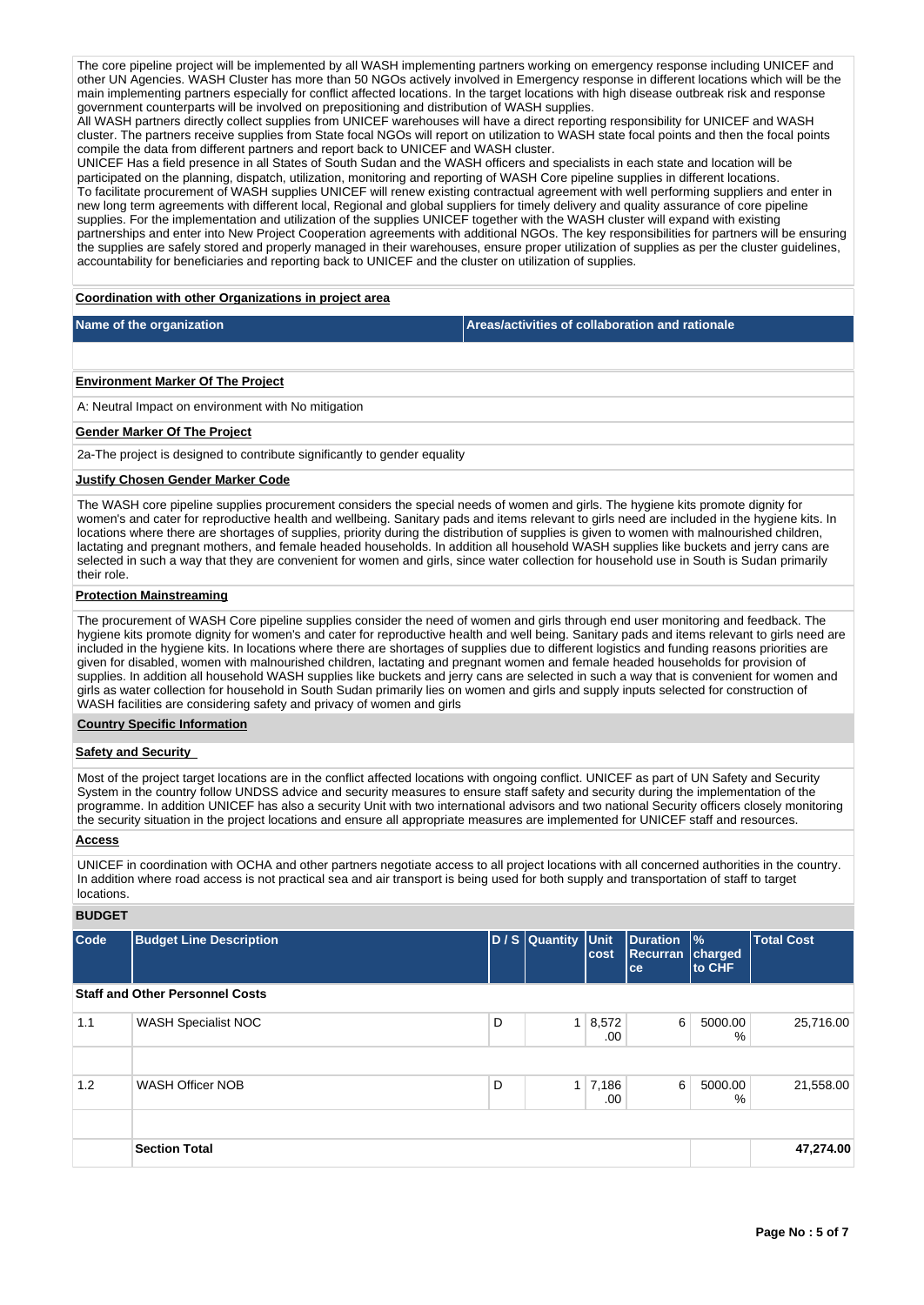|         | <b>Supplies, Commodities, Materials</b>                                                                                                                                                                                                                                                                                                                                                                                                       |   |                |                         |   |                             |            |
|---------|-----------------------------------------------------------------------------------------------------------------------------------------------------------------------------------------------------------------------------------------------------------------------------------------------------------------------------------------------------------------------------------------------------------------------------------------------|---|----------------|-------------------------|---|-----------------------------|------------|
| 2.1     | Standard fast spare parts for hand pump (IM-II): 200 sets                                                                                                                                                                                                                                                                                                                                                                                     | D | 200            | 100.0<br><sup>0</sup>   |   | 1 10000.00<br>%             | 20,000.00  |
|         | One standard set will have (Hex bolt and nuts (M12x1.75x40) 4 no each; High tensile hexa bolt (M10x1.75x40) 1 no.;Nyloc nuts<br>M10-1 no.; Handle Axle SS-1 no.; Washer (4 mm thick) for Axle 1 no.; 7. bearing (6204 Z)-2 no.; Spacer (MS) 1 no. Chain with<br>coupler - 1 no. Bolt for front cover - 1 no.; Nitrile Rubber Cup Washer-4 no; Nitrile Rubber Sealing Rings- 6 no.; Ruber Seating<br>(big)-1 no.; Rubber seating (small) 1 no. |   |                |                         |   |                             |            |
| $2.2\,$ | Module Emergency water treatment Medium scale -stand<br>alone unit                                                                                                                                                                                                                                                                                                                                                                            | D |                | $2 \mid 14,53$<br>7.00  |   | 1 10000.00<br>℅             | 29,074.00  |
|         | The unit includes tank, bladder, distribution system, pipes and support structures.                                                                                                                                                                                                                                                                                                                                                           |   |                |                         |   |                             |            |
| 2.3     | Potable bacteriological field test kit (Delagua)                                                                                                                                                                                                                                                                                                                                                                                              | D |                | 2 4,500<br>.00          |   | 1 10000.00<br>℅             | 9,000.00   |
|         | The kit is capable of testing basic physical, chemical and bacteriological water quality parameters                                                                                                                                                                                                                                                                                                                                           |   |                |                         |   |                             |            |
| 2.4     | Water purification products.                                                                                                                                                                                                                                                                                                                                                                                                                  | D |                | 1 55,29<br>5.00         |   | 1 10000.00<br>%             | 55,295.00  |
|         | These include 1. Aquatabs @ \$78/box of 16,000 tabs (60 boxes) 2. PUR sachets @\$12 per box of 240 sachets (3,600 boxes) 3.<br>Calcium Hypochlorite HTH @ \$129.5/drum of 45kg (50 drums) and 4. Aluminium sulphate @ \$47/bag of 50kg (20 bags).                                                                                                                                                                                             |   |                |                         |   |                             |            |
| 2.5     | Water storage containers                                                                                                                                                                                                                                                                                                                                                                                                                      | D |                | $1 \mid 35,00$<br>0.00  |   | 1 10000.00<br>$\frac{9}{6}$ | 35,000.00  |
|         | 1. 20 litre Bucket with tap @ \$4.5/bucket (5000 buckets) 2. 20 litre collapsible Jerry can @ \$2.5/Jerry can (5000 Jerry cans)                                                                                                                                                                                                                                                                                                               |   |                |                         |   |                             |            |
| 2.6     | Free residual chlorine testing items                                                                                                                                                                                                                                                                                                                                                                                                          | D |                | $1 \mid 1,575$<br>.00.  |   | 1 10000.00<br>℅             | 1,575.00   |
|         | 1. Pool tester kit @ \$18/kit (50 kits) 2. DPD1 Tabs @ \$6.5/box of 250 tabs (50 boxes) 3. Phenol Red tabs @ \$7/box of 250 tabs<br>$(50 \text{ boxes})$                                                                                                                                                                                                                                                                                      |   |                |                         |   |                             |            |
| 2.7     | Sanitation related supplies                                                                                                                                                                                                                                                                                                                                                                                                                   | D |                | 1 9,580<br>.00          |   | 1 10000.00<br>℅             | 9,580.00   |
|         | 1. Latrine slab with cover @ \$36/slab (100) 2. Latrine digging kit @ \$48/kit (10 kits) 3. Tarpaulin (set of 5 pieces) @ \$11/set (500<br>sets) 3                                                                                                                                                                                                                                                                                            |   |                |                         |   |                             |            |
| 2.8     | Hygiene maintenance supplies                                                                                                                                                                                                                                                                                                                                                                                                                  | D |                | $1 \, 3,820$<br>.00     |   | 1 10000.00<br>%             | 3,820.00   |
|         | 1. Sprayer @ \$43 ea (40) 2. Glover @ \$4/pair (200 pairs) 3. Gum boots @ \$13/pair (100 pairs)                                                                                                                                                                                                                                                                                                                                               |   |                |                         |   |                             |            |
| 2.9     | Personal hygiene supplies                                                                                                                                                                                                                                                                                                                                                                                                                     | D |                | $1 \mid 113.9$<br>00.00 |   | 1 10000.00<br>%             | 113,900.00 |
|         | 1. MHM kit @ \$25/kit (3000 kits) 2. Soap @ \$24/box of 25 bars of 800g each (1600)                                                                                                                                                                                                                                                                                                                                                           |   |                |                         |   |                             |            |
|         | <b>Section Total</b>                                                                                                                                                                                                                                                                                                                                                                                                                          |   |                |                         |   |                             | 277,244.00 |
|         | <b>Contractual Services</b>                                                                                                                                                                                                                                                                                                                                                                                                                   |   |                |                         |   |                             |            |
| 4.1     | Tranport cost for WASH core pipeline supplies                                                                                                                                                                                                                                                                                                                                                                                                 | D | 1 <sup>1</sup> | 166,3<br>46.00          |   | 1 10000.00<br>℅             | 166,346.00 |
|         | Transportation of supplies to UNICEF and Partners warehouse in different locations locations at 60% of cost of total supplies<br>(277,244 *60%)                                                                                                                                                                                                                                                                                               |   |                |                         |   |                             |            |
|         | <b>Section Total</b>                                                                                                                                                                                                                                                                                                                                                                                                                          |   |                |                         |   |                             | 166,346.00 |
| Travel  |                                                                                                                                                                                                                                                                                                                                                                                                                                               |   |                |                         |   |                             |            |
| 5.1     | Domestic flight costs                                                                                                                                                                                                                                                                                                                                                                                                                         | D |                | 4 200.0<br>0            |   | 3 10000.00<br>℅             | 2,400.00   |
|         | Flight costs @ \$400 return for Juba CO office staff travelling to WES to support FO staff                                                                                                                                                                                                                                                                                                                                                    |   |                |                         |   |                             |            |
| 5.2     | Road travel costs                                                                                                                                                                                                                                                                                                                                                                                                                             | D |                | 4 200.0<br>0            |   | 3 10000.00<br>%             | 2,400.00   |
|         | Road travel cost (fuel, vehicle maintenance etc.) for supervision and monitoring field trips to projects sites in WES @ \$200 per<br>trip.                                                                                                                                                                                                                                                                                                    |   |                |                         |   |                             |            |
|         | <b>Section Total</b>                                                                                                                                                                                                                                                                                                                                                                                                                          |   |                |                         |   |                             | 4,800.00   |
|         | <b>General Operating and Other Direct Costs</b>                                                                                                                                                                                                                                                                                                                                                                                               |   |                |                         |   |                             |            |
| 7.1     | Office maintaiance cost                                                                                                                                                                                                                                                                                                                                                                                                                       | S |                | $1 \mid 10,00$<br>0.00  | 6 | 2000.00<br>℅                | 12,000.00  |
|         | The cost is estimated based on actual costs of last few years for the WASH programme section to contribute for overall UNICEF<br>Operation Costs. The cost include water supply, sewage disposal, maintenance of office and warehouses. 20% of the<br>maintenance cost charged from this project                                                                                                                                              |   |                |                         |   |                             |            |
| 7.2     | Vehicle Insurance and Maintenance costs                                                                                                                                                                                                                                                                                                                                                                                                       | S |                | 3   2,000<br>.00        | 6 | 3000.00<br>%                | 10,800.00  |